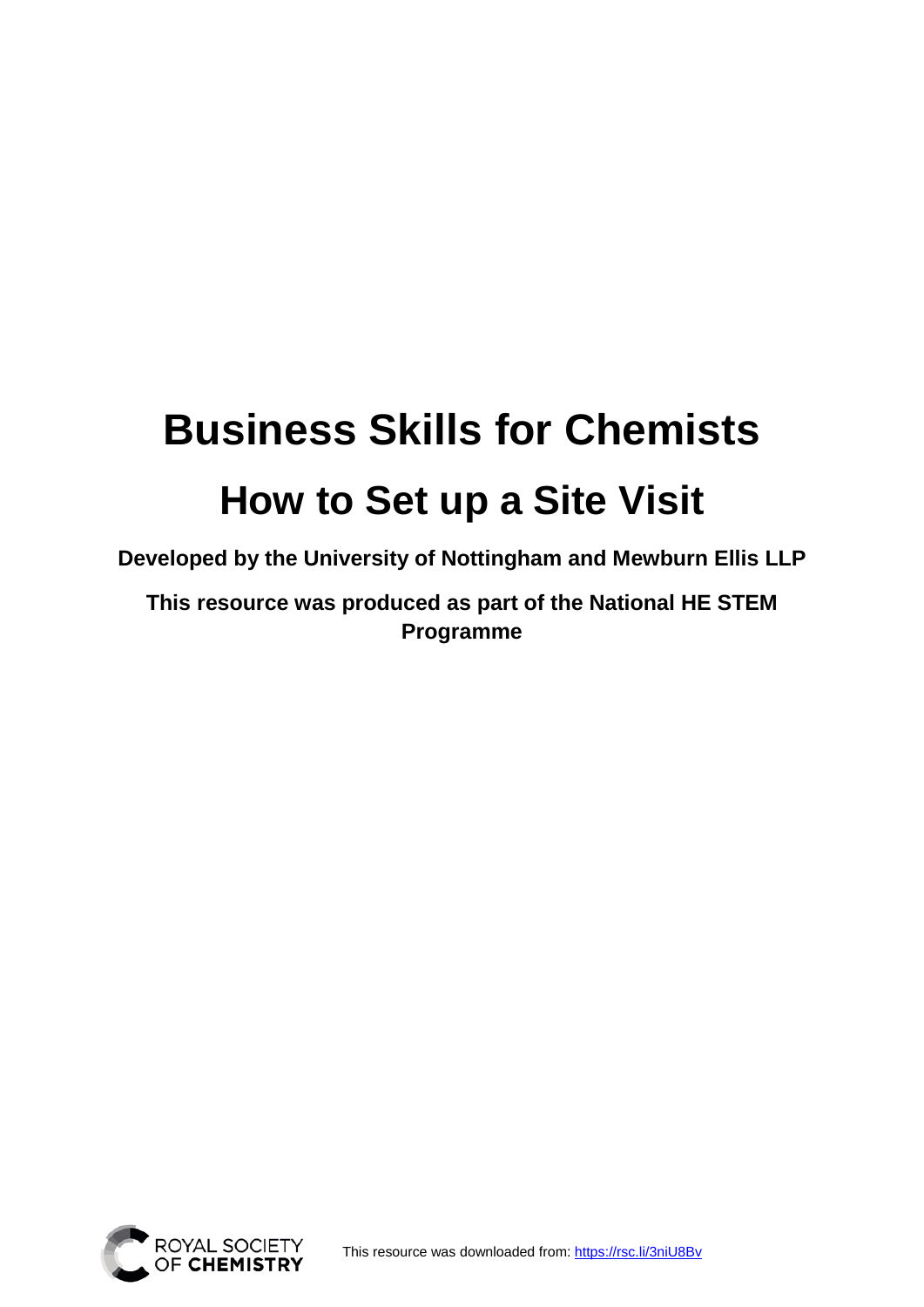# **How to Set up a Site Visit**

As a part of the example course we ran a student visit to a local chemistry using industrial site. This visit aimed to demonstrate first hand to the students how the concepts that were introduced through the course are applied in a real chemistry-using company. In addition, we aimed to show the students how all of the departments within a typical chemistry using company function and collaborate to drive the business forward.

During the visit we aimed to cover the following areas:

- Who is the industrial partner, where are they based and what do they make/do?
- What position does our industrial partner have within their market?
- Who and where are our industrial partner's customers? What needs to be considered to access these customers (e.g. sales, branding, customer needs).
- What challenges does our industrial partner face (e.g. energy use, carbon footprint, environmental impact, access to market, regulation etc.) and how do they address/solve these problems?
- How strong is the I.P. portfolio of our industrial partner do they patent what they invent, keep it secret, license I.P. from others and/or license I.P. to others etc.
- Demonstrate (through a site tour) how the different elements of the business fit together to make an operational organisation (i.e. what happens in R&D/product development, manufacture/production, sales & marketing, administration, legal and I.P., Q.C. etc. and how these work together to form a successful company).

We also asked our industrial partner to describe the company culture and employee experience through presentation and interaction with their employees, as well as highlighting any opportunities and placements which may be available to our students to inspire them to want to work within the chemistry using industries and/or businesses.

We also encouraged our students to interact with the members of staff from our industrial partner and to ask them many questions. This gave the students the opportunity to build relationships with external professionals, network, and find out firsthand what life working in industry is really like.

The following pages detail an example programme taken from our site visit and cover a variety of issues associated with setting up the trip. This material is supplied for guidance only and should not be assumed to be complete.

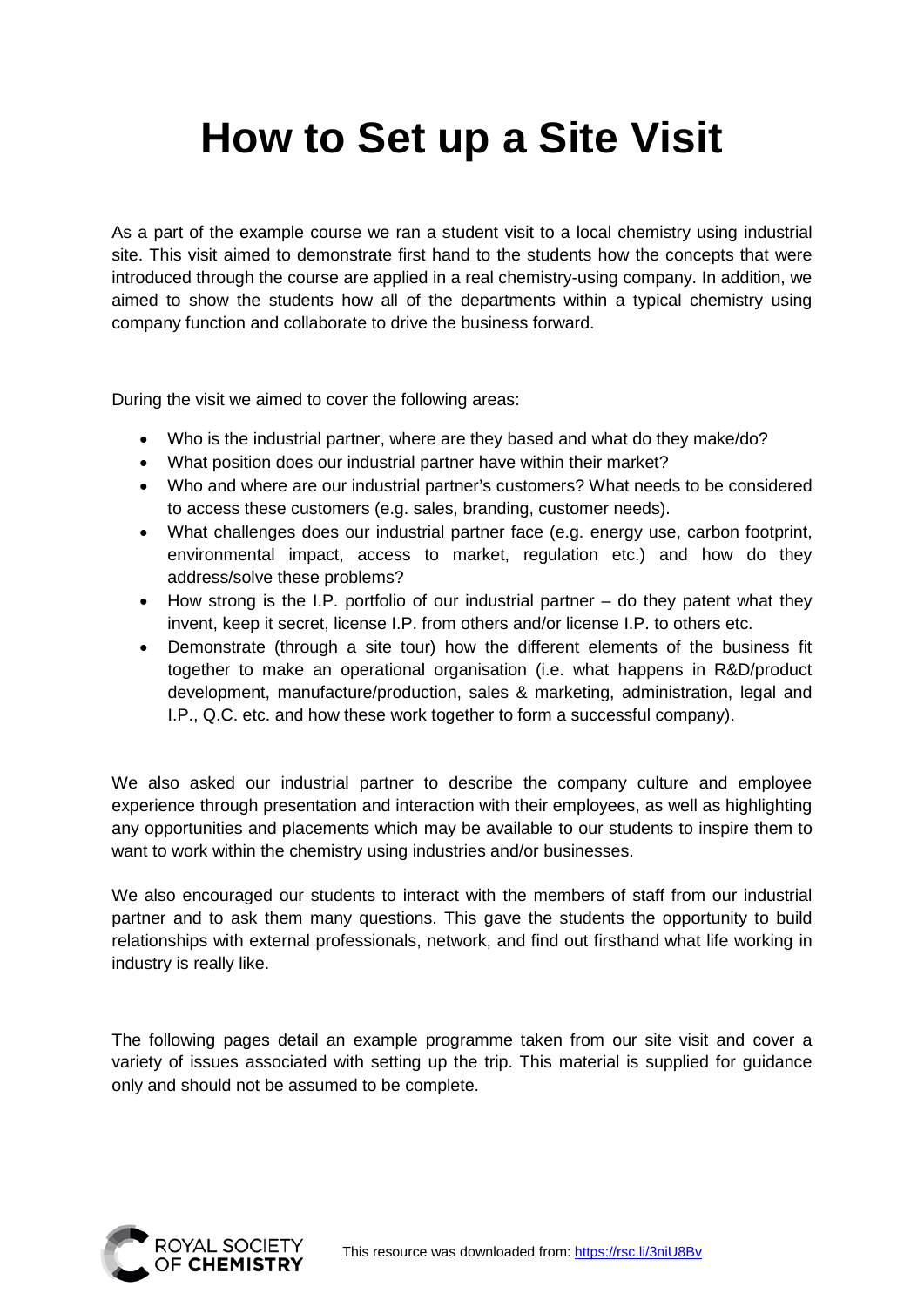# **How to Set Up a Site Visit**

## **3 – 6 Months in Advance**

- 1. Identify suitable industrial partners to work with to deliver a site visit.
- 2. Identify a suitable date for the site visit.
- 3. Approach the potential industrial partners by phone, e-mail or in person. You should include a description of your course and its content, a description of what you would like them to do, when the visit would ideally be and what you hope that the students will gain from attending a visit to their site.

#### **1 – 2 Months in Advance**

- 1. Meet your identified partner face-to-face to discuss the details of the visit and agree the programme.
- 2. Liaise with your industrial partner to finalize the content of the site visit.
- 3. Make the necessary travel arrangements eg. book a suitably sized coach for your journey and brief the coach company regarding the location of the site that you plan to visit.

#### **2 Weeks in Advance**

1. Liaise with your industrial partner regarding arrival details and other details of the day.

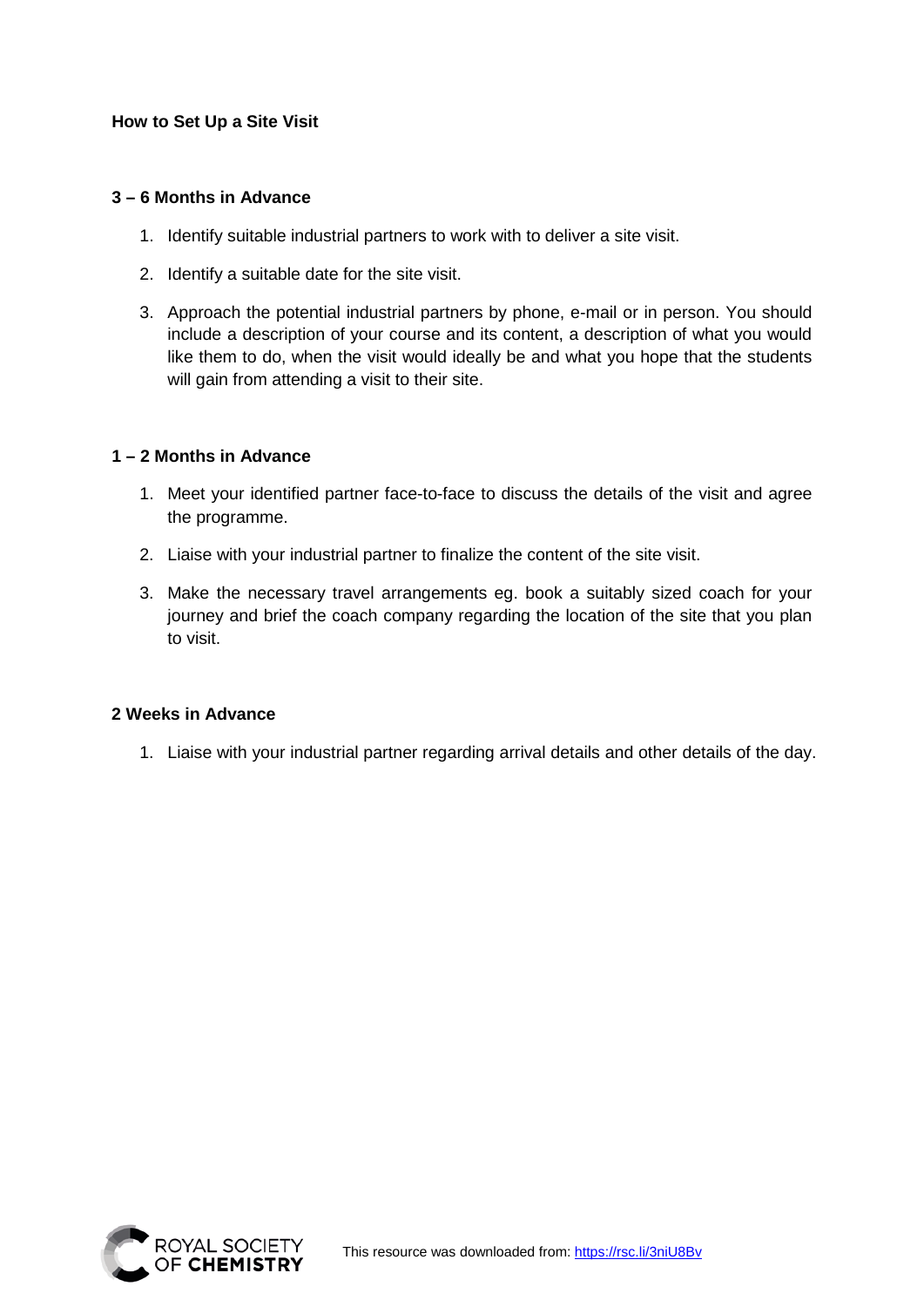## **Example Visit Programme**

- Meet the students and take them to the coach
- Coach leaves your campus
- Arrive at your partner's site, complete any arrival formalities and meet your host (e.g. sign in/collect name badges etc.)
- View the Site Safety Video
- Refreshment break meet recent graduate recruits
- In groups, students tour departments on site
- Presentation by host industrial partner
- Second presentation by host industrial partner
- Leave your partner's site
- Arrive back at your campus

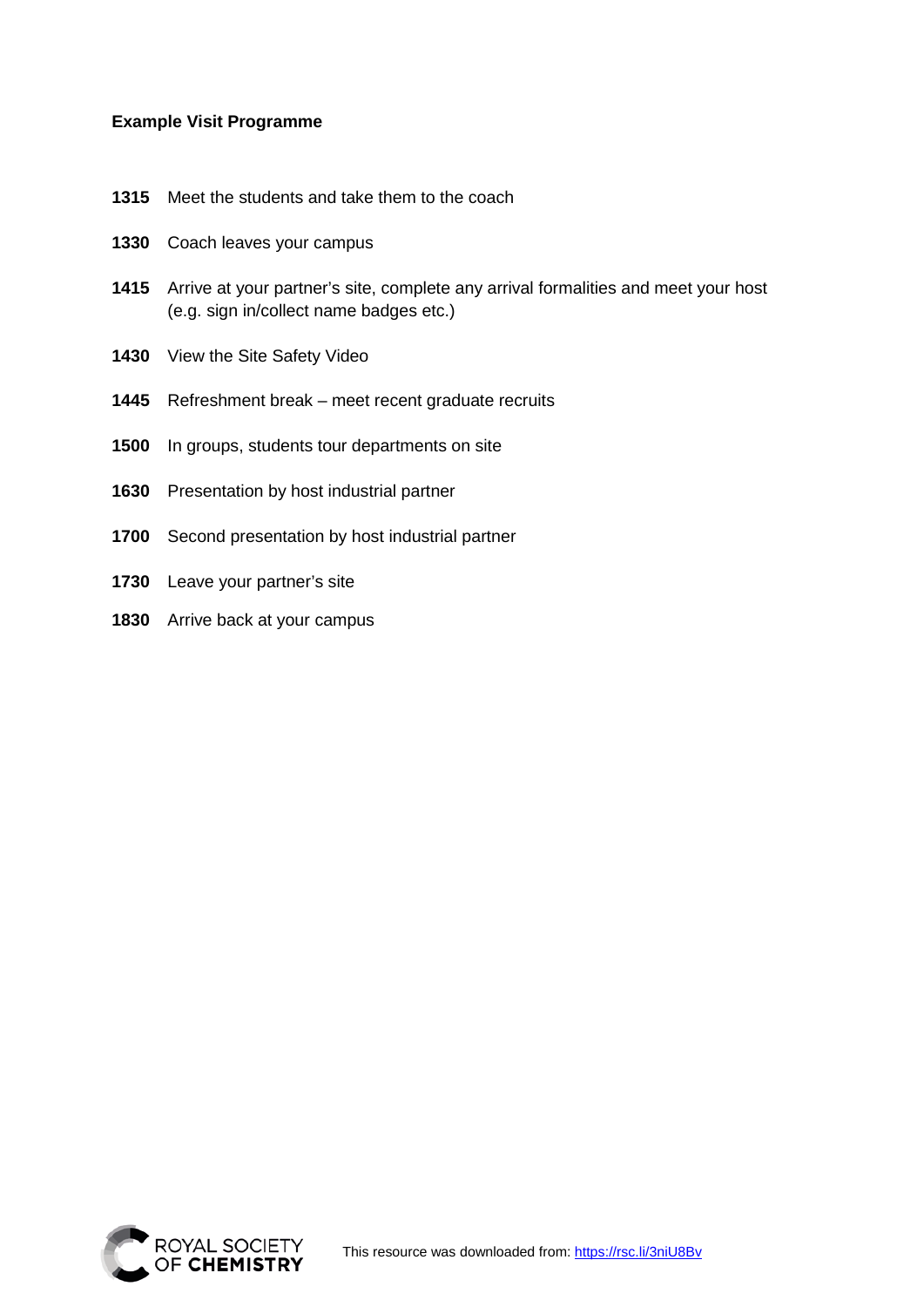# **Health and Safety Considerations Prior to Your Site Visit**

Before your site visit, it is advisable to have in place or consider:

- 1. A Risk Assessment for the travel of your student group from your University to the site of your industrial partner.
- 2. Ensure that you have a copy of your partner's Employers' Liability Insurance Certificate to ensure that your group is covered by their insurance while you are on site.
- 3. Ensure that suitable health and safety precautions will be taken while on site. This may include a formal Risk Assessment to cover your visit, or may involve having to view a Site Safety Video upon arrival.
- 4. Ensure that a suitable number of supervisory staff will be provided by your industrial partner and take a suitable number of supervisory staff from your own University.
- 5. Ensure that your industrial partner has a sufficient number of safety spectacles to give a pair to every member of your party, if required.
- 6. A 'Site-Visit Code of Conduct' could be used, similar to the example below, to emphasize some of the key health and safety points to the students. This should be given to the students in advance of the visit.
- 7. Your partner may require a list of the people who will be attending the visit in advance.
- 8. You should conduct a register prior to departure and note the total number of people present in your party upon departure from your University. It is particularly important that upon departure from your partner's site you conduct a head count to ensure that all members of your party are accounted for prior to your return journey commencing.